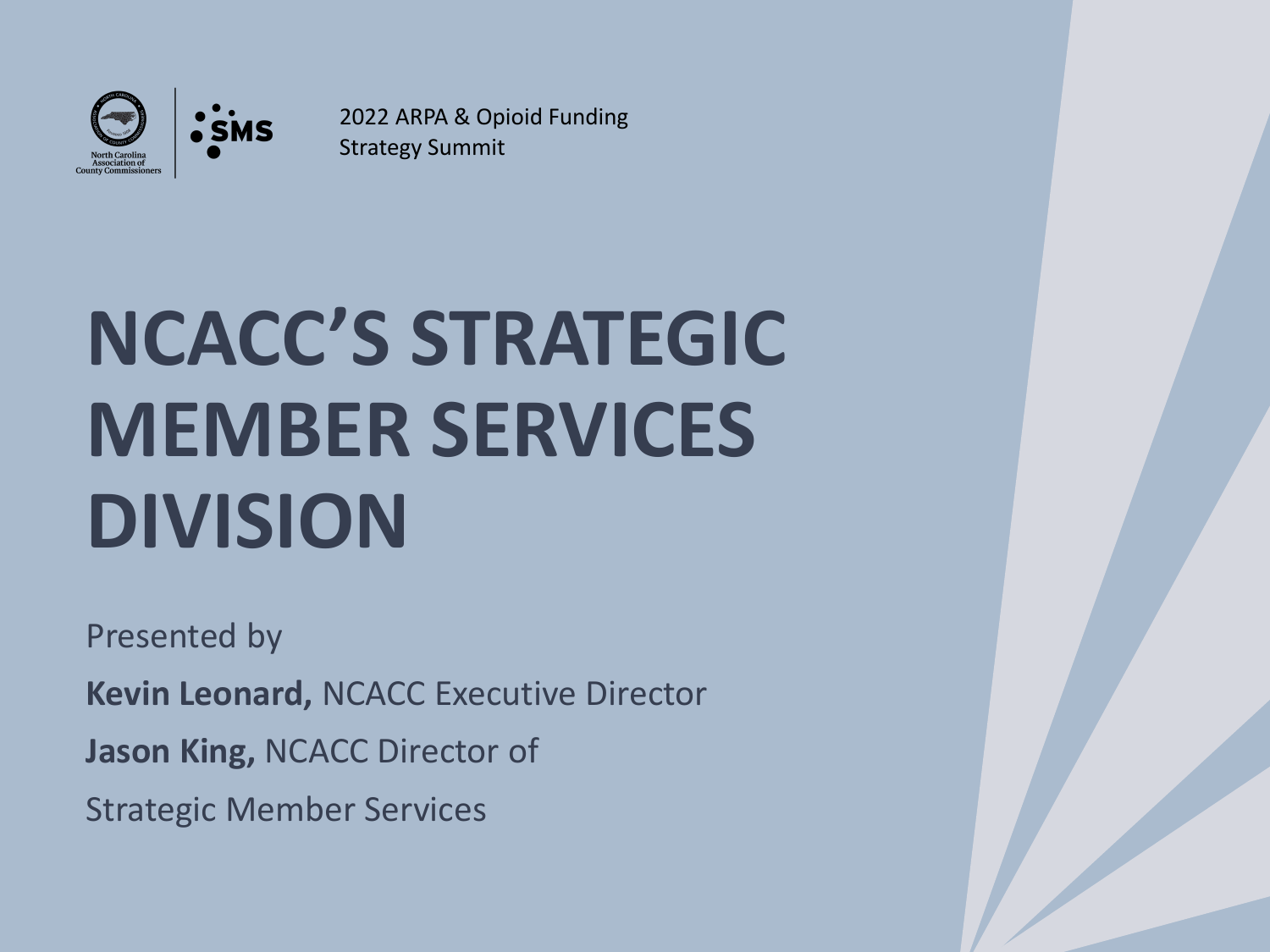

**North Carolina Association of County Commissioners** 



## **PROGRAM BRIEF**

ARPA Local Fiscal Recovery Funds and funds from the national opioid settlement represent an opportune moment to meet needs and provide services

A complex set of federal and state guidelines accompany the funds along with extensive reporting requirements.

NCACC is building internal capacity and expertise to help counties respond to the heightened load of administrative duties through a new service arm, NCACC Strategic Member Services.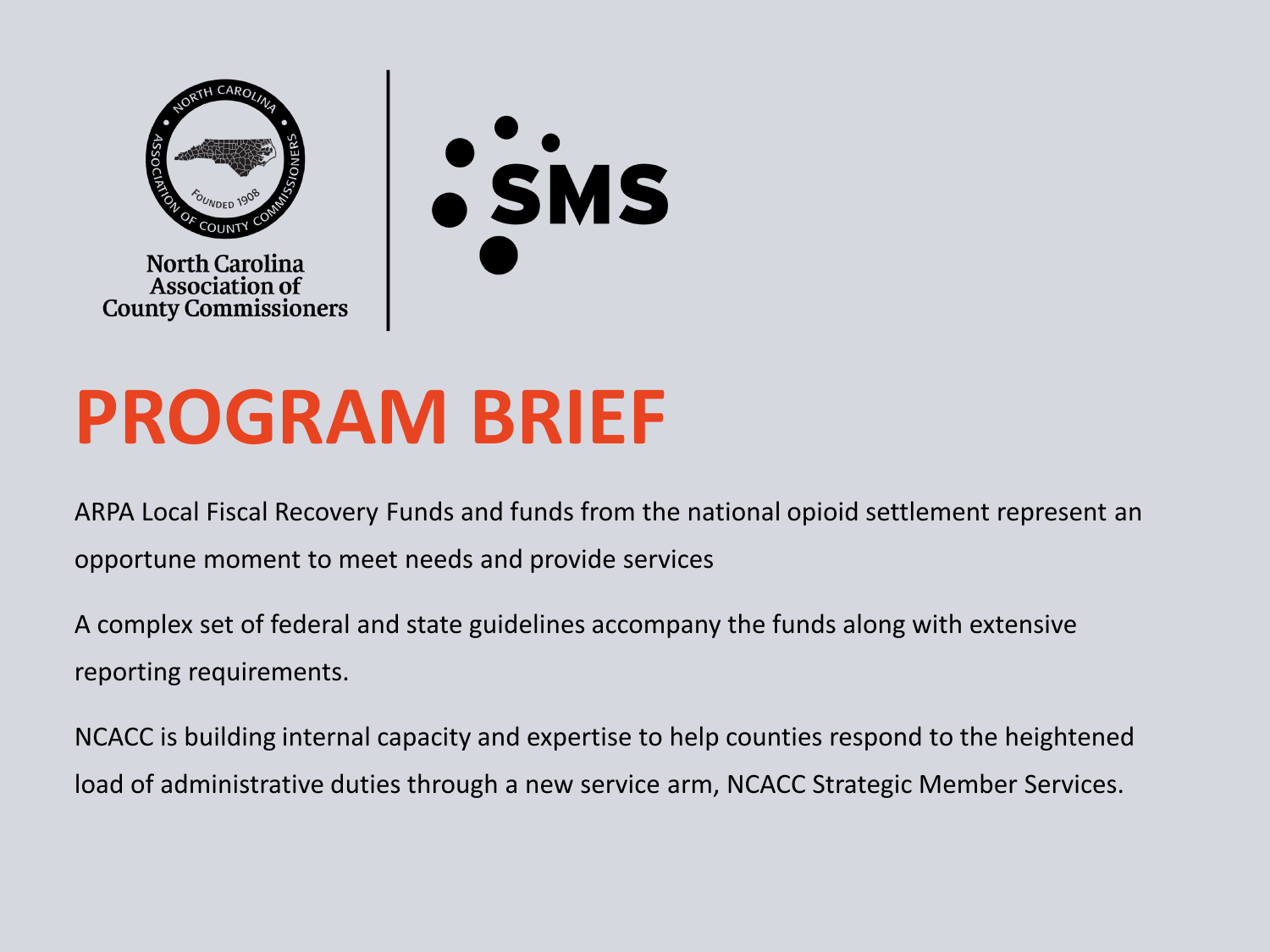

2022 ARPA & Opioid Funding Strategy Summit

### **STRATEGIC MEMBER SERVICES WILL STRIVE TO ASSIST COUNTIES IN THE AREAS OF:**

- Strategic planning and collaborative conversations
- Federal compliance standards, and eligible projects
- Project management, grant management, subrecipient monitoring and oversight, expenditure reporting, community outreach & communications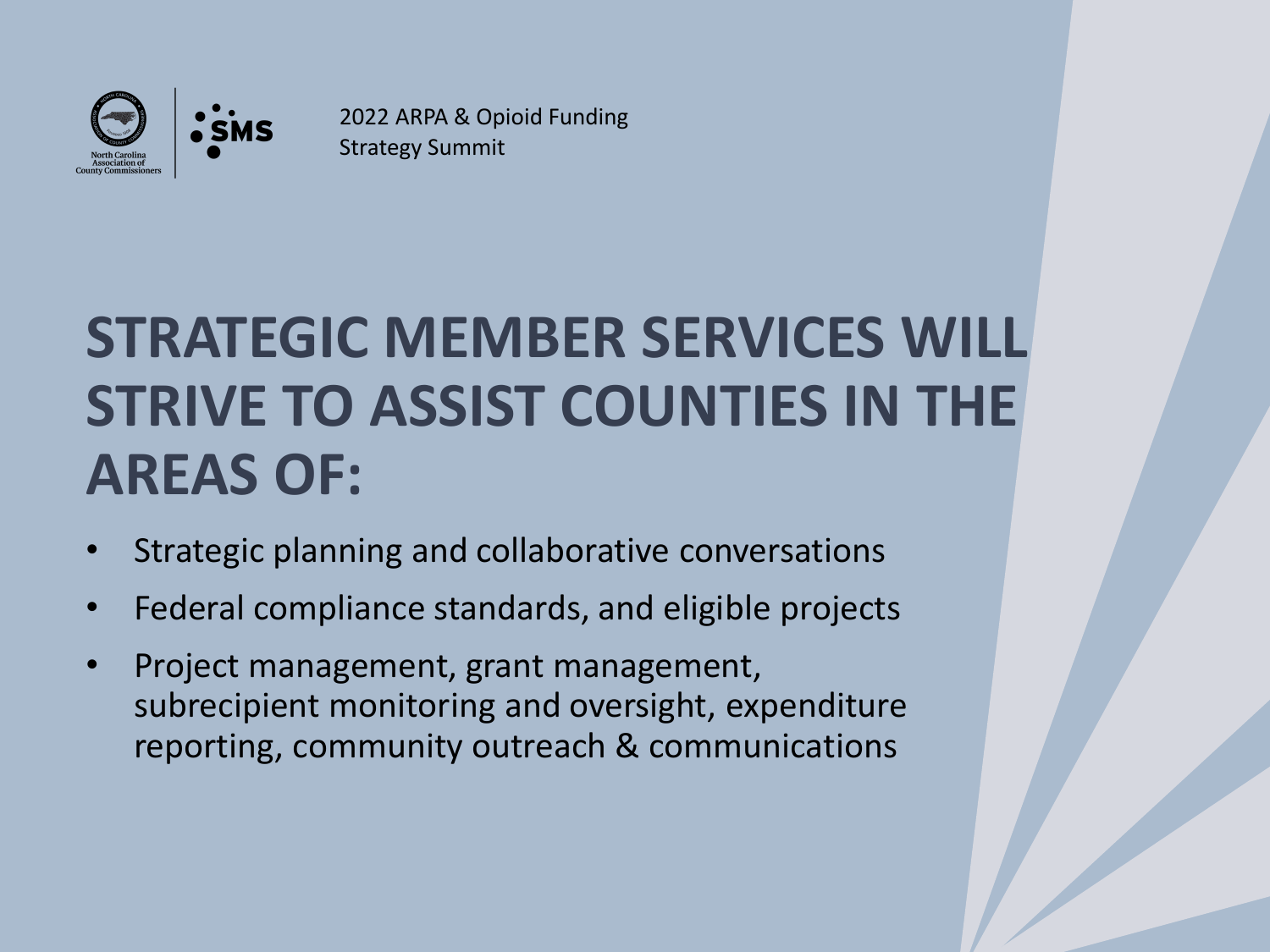

#### 2022 ARPA & Opioid Funding

## **GOAL OF STRATEGIC MEMBER SERVICES**

Our goal is to offer a variety of assistance to counties, including building a pipeline of future county government professionals and enhancing the career bridge between key North Carolina graduate programs and county governments.